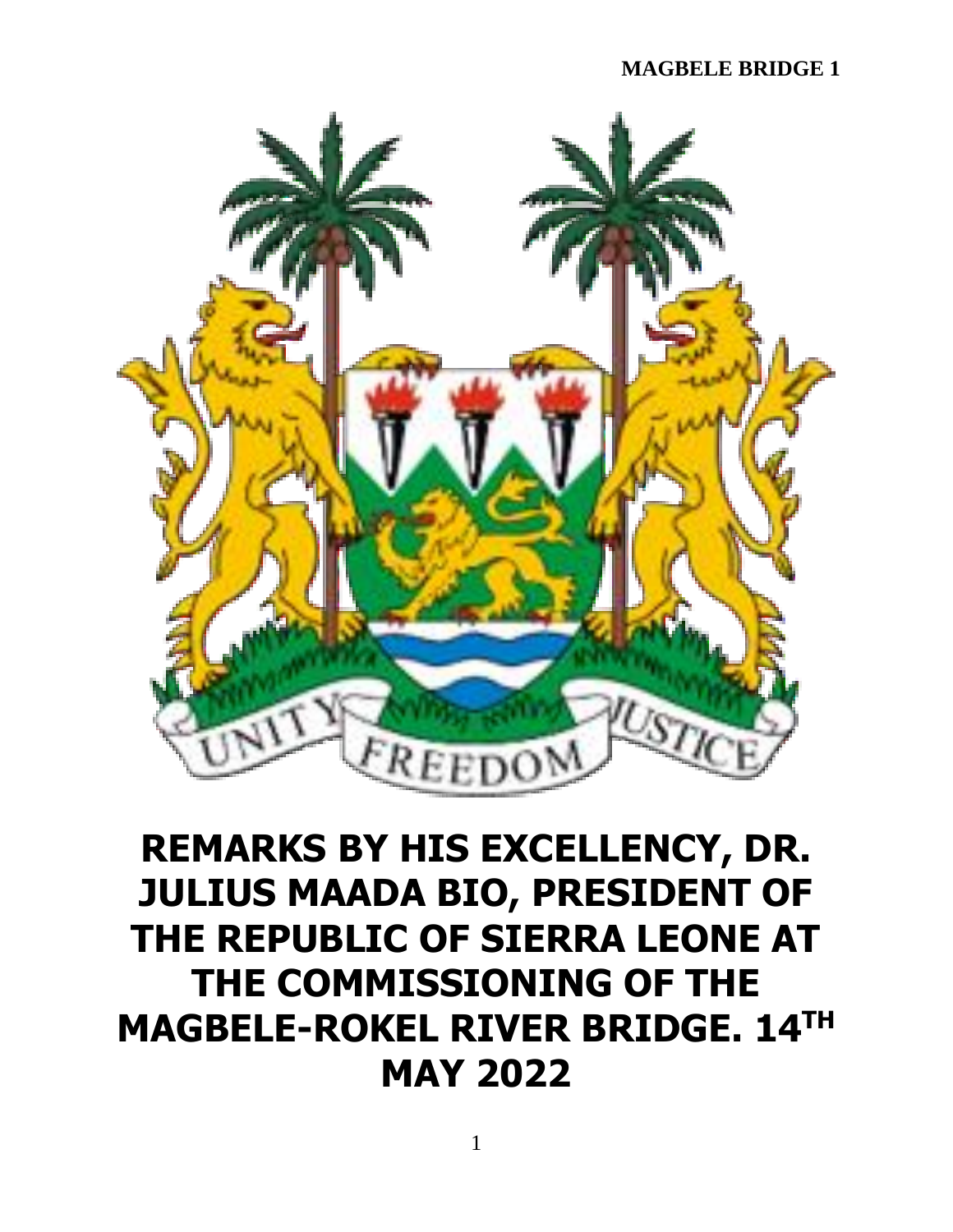The Honourable Vice President, Ministers of Government, Members of Parliament, Our revered traditional rulers, The European Union Ambassador, Our development partners, Haja Fatu Modu, Distinguished Ladies and Gentlemen,

Good morning:

- 1. I would like to start today's proceedings with a special tribute to an outstanding Sierra Leonean of blessed memory, Honourable Paramount Chief Alikali Modu III, Justice of the Peace.
- 2. Sixty-six years ago, in August 1956, he commissioned the old Magbele bridge. He praised the then newly constructed bridge as adding "another feather to the achievements of the SLPP."
- 3. He predicted rightly that "from henceforth, the progress and prosperity of the Northern Province, particularly those of Port Loko District, will take on a new and powerful energy and make the lives of the people richer and happier."
- 4. He emphasised, "It must be realised that without good and sound communications, roads, bridges, railways and telegraph, industrial and social progress will be slow and painful."
- 5. He concluded by stating that "as the days go by, we shall see more and more bridges being built, our roads etc improved, and this country with one accord, one people, shall move from strength to strength into prosperity." What prophetic words from a revered Paramount Chief and a great Sierra Leonean!
- 6. At the State Opening of Parliament, I spoke about my fascination with bridges: how they connect communities, locations, and people; and how they help us traverse otherwise dangerous rivers. But it is the willpower to move, together, from strength to strength into prosperity,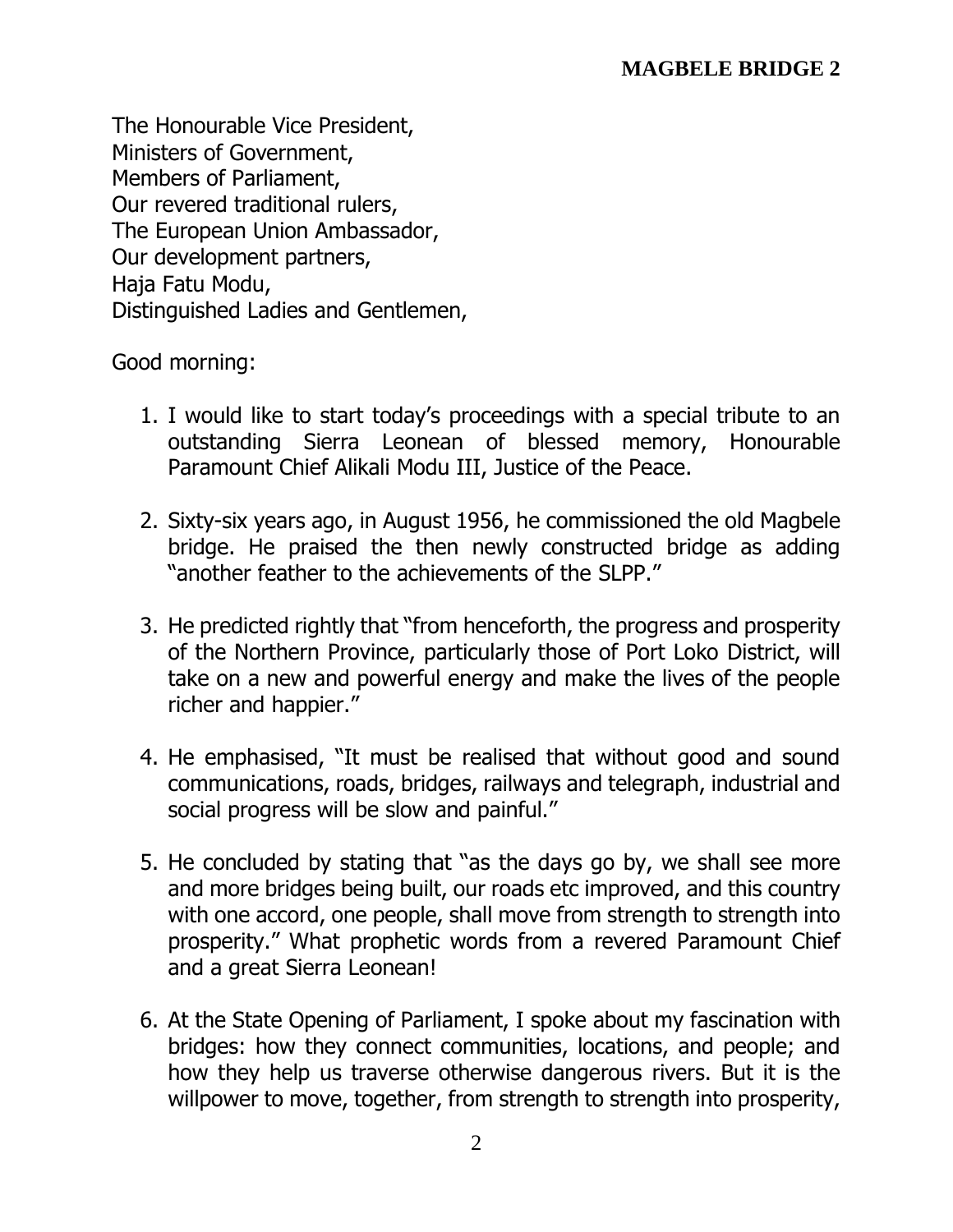with "one accord, and one people" that resonates with me even better. It is the shared vision that by thinking together, working together, we can make the lives of Sierra Leoneans everywhere even better.

- 7. It is this shared vision "to make the lives of people richer and happier" (as stated back 66 years ago by Paramount Chief Alikali Modu); the shared vision to make travel across the Rokel River safer; the shared vision to create a safe transportation, trade, and economic corridor to move goods and commerce from and to Guinea, Kono, kabala, Makeni and beyond to Freetown; the shared vision to provide safer access to health care with ambulances safely transporting patients, safer access to education, and safe access to other public services; it is that shared vision that has moved our development partner, the European Union and my Government to work on this brand new bridge.
- 8. Therefore, I want to particularly thank our partners, the European Union, for their invaluable support for this and other infrastructural projects throughout the country. Our cooperation has picked on new vibrancy, no doubt, because of our shared belief that by collaborating closely and doing things transparently, we can achieve real results and thus transform the lives of Sierra Leoneans, ease access to services, and promote international trade. Thank you for your continued belief in working with my Government.

Ladies and gentlemen, kindly indulge me, at this point, to address my people directly.

- Remind the audience about Paramount Chief Modu's words 66 years ago.
- In 2015, the EU gave the previous Government money to construct this Magbele Bridge. After two years, they did nothing and the EU cancelled the contract. As you have heard from other people, the EU even had to pay them \$350,000 USD for doing nothing. That is over Le4 billion for doing nothing. No bridge.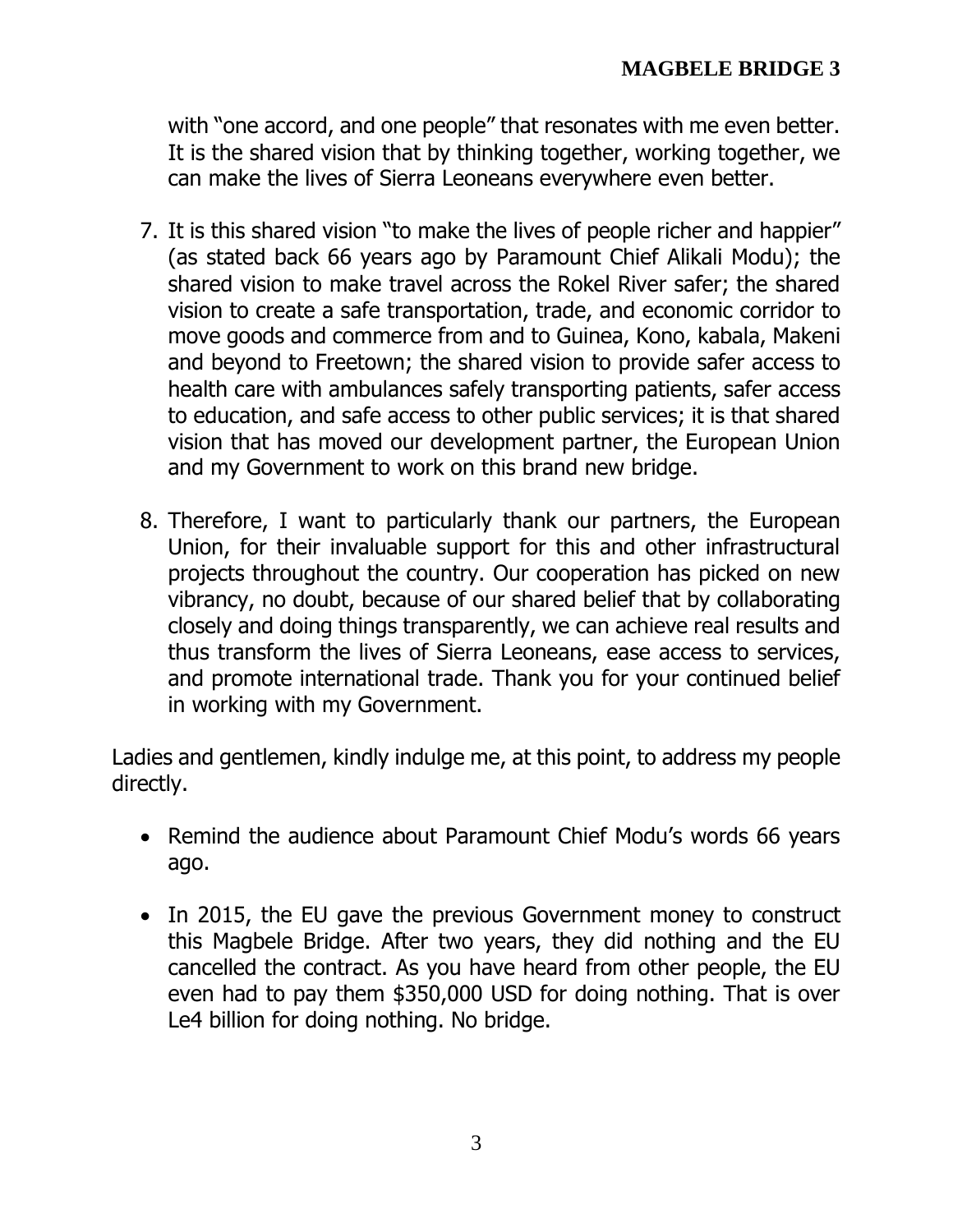- That Work on This Magbele Bridge started in October 2018 when President Bio was already President. Within 2 years we have gone halfway; in less than 4 years, we have completed a brand new bridge.
- So, as Chief Alikali Modu said, the SLPP built the old Magbele bridge; Port Loko had to wait another 66 years for the SLPP to again build the new Magbele Bridge.
- The other people talk a lot about how they are the party of infrastructural development. But how can you be a party of infrastructural development when for 11 years in power, and even when foreign friends gave you money, you did not take it seriously and still continued an old and dangerous bridge?
- In less than 4 years alone in Port Loko District, my Government, with our Eu partners, has constructed this 163-metre-long modern two-lane bridge.
- In less than 4 years, we are constructing a \$270 million USD airport terminal at Lungi, Port Loko District even when the other people wanted to move the airport away from Lungi.
- In less than 4 years, we are re-constructing and modernising the Tagrin ferry terminal and working on bridging 4 new ferries.
- In less than four years, we have reopened the iron-ore mines at Marampa, expanded its operations, and created more jobs for our people in Port Loko District.
- We negotiated favourable terms now so that the community gets 1% of on-board-value of exports for community development – far more than any community gets. There are also thousands of direct and indirect jobs for citizens of Port Loko District.
- In less than four years, we have introduced free quality school education with free tuition, free teaching and learning materials, more teachers hired and trained – and Port Loko has made us proud as a